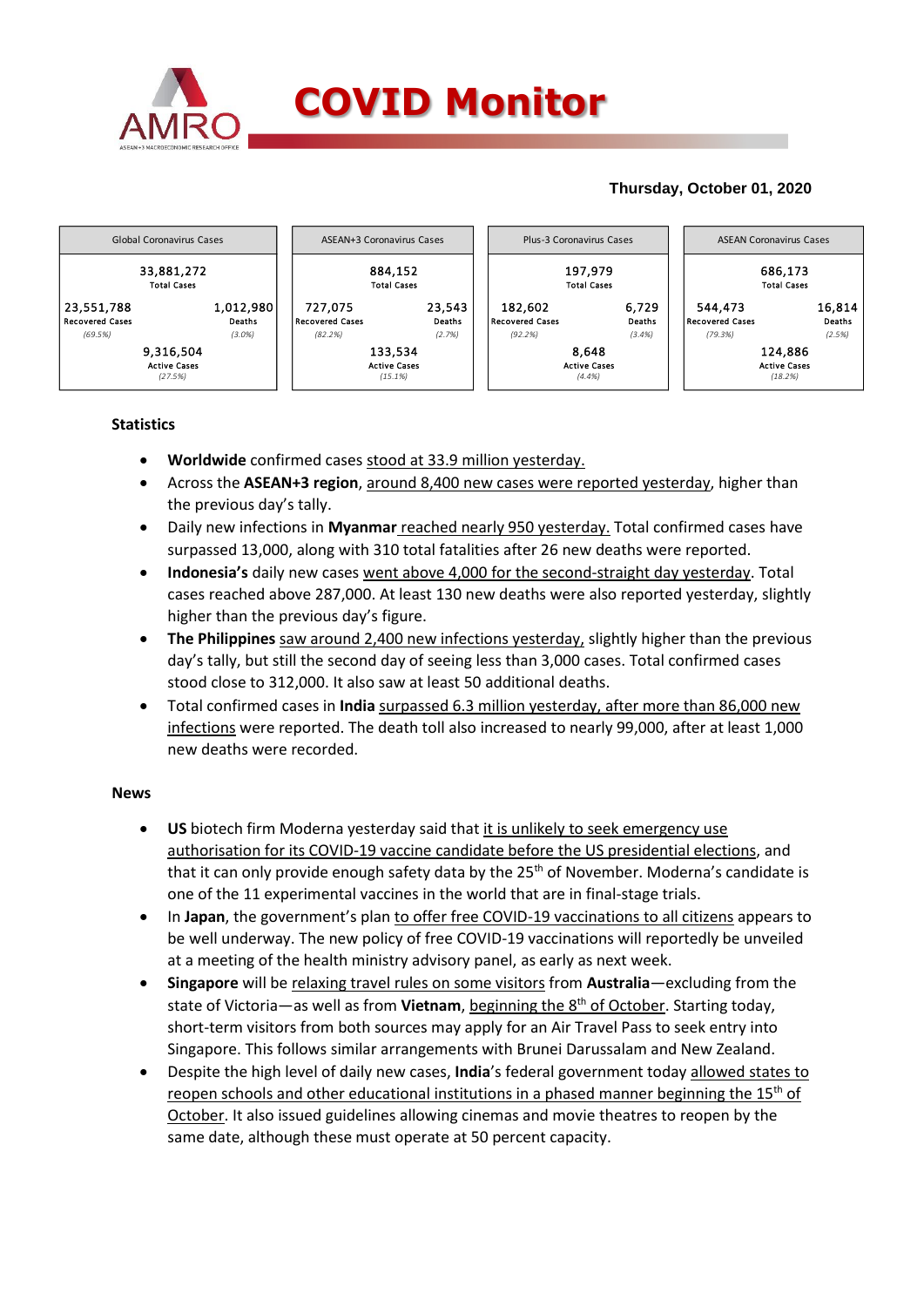

#### Overview of Confirmed COVID-19 Cases

|                      | <b>Total</b> | Cases per 1M            | <b>New</b>  | <b>New Cases</b> | <b>New Cases</b>            |                   | ∆% New | <b>Total</b>   | <b>New</b>     | Fatality        | Total            | Recovery                 | Active         | <b>Resolved</b> |
|----------------------|--------------|-------------------------|-------------|------------------|-----------------------------|-------------------|--------|----------------|----------------|-----------------|------------------|--------------------------|----------------|-----------------|
| Economy              | Cases        | Population              | Cases       | per 1M Pop.      | $(7$ -day avg) <sup>1</sup> | <b>ANew Cases</b> | Cases  | <b>Deaths</b>  | <b>Deaths</b>  | <b>Rate (%)</b> | <b>Recovered</b> | <b>Rate (%)</b>          | Cases          | cases $(%)2$    |
| Global               | 33,881,272   |                         | 239,719     |                  |                             | $-48,219$         | 0.7    | 1,012,980      | 5,225          | 3.0             | 23,551,788       | 69.5                     | 9,316,504      | 72.5            |
| ASEAN+3              | 884,152      |                         | 8,403       |                  |                             | 768               | $1.0$  | 23,543         | 232            | 2.7             | 727,075          | 82.2                     | 133,534        | 72.4            |
| Plus-3               | 197,979      |                         | 663         |                  |                             | $-11$             | 0.3    | 6,729          | 9              | 3.4             | 182,602          | 92.2                     | 8,648          | 84.9            |
| <b>ASEAN</b>         | 686,173      |                         | 7,740       |                  |                             | 779               | $1.1$  | 16,814         | 223            | 2.5             | 544,473          | 79.3                     | 124,886        | 83.3            |
|                      |              |                         |             |                  |                             |                   |        |                |                |                 |                  |                          |                |                 |
| China                | 85,412       | 61                      | 9           | 0.0              |                             | $-10$             | 0.0    | 4,634          | $\mathbf 0$    | 5.4             | 80,587           | 94.4                     | 191            | 99.8            |
| Hong Kong, China     | 5,087        | 666                     | 8           | 1.0              |                             | $\overline{4}$    | 0.2    | 105            | 0              | 2.1             | 4,827            | 94.9                     | 155            | 97.0            |
| Japan                | 83,591       | 665                     | 569         | 4.5              |                             | 31                | 0.7    | 1,575          | $\overline{7}$ | 1.9             | 75,522           | 90.3                     | 6,494          | 92.2            |
| Korea                | 23,889       | 459                     | 77          | 1.5              |                             | $-36$             | 0.3    | 415            | $\overline{2}$ | 1.7             | 21,666           | 90.7                     | 1,808          | 92.4            |
|                      |              |                         |             |                  |                             |                   |        |                |                |                 |                  |                          |                |                 |
| Indonesia            | 287,008      | 1,064                   | 4,284       | 15.9             |                             | 282               | 1.5    | 10,740         | 139            | 3.7             | 214,947          | 74.9                     | 61,321         | 78.6            |
| Malaysia             | 11,224       | 338                     | 89          | 2.7              |                             | $-12$             | 0.8    | 136            | $\overline{2}$ | 1.2             | 9,967            | 88.8                     | 1,121          | 90.0            |
| Philippines          | 311,694      | 2,833                   | 2,391       | 21.7             |                             | 376               | 0.8    | 5,504          | 56             | 1.8             | 253,488          | 81.3                     | 52,702         | 83.1            |
| Singapore            | 57,765       | 10,131                  | 23          | 4.0              |                             | $-4$              | 0.0    | 27             | 0              | 0.0             | 57,488           | 99.5                     | 250            | 99.6            |
| Thailand             | 3,569        | 52                      | 5           | 0.1              |                             | 0                 | 0.1    | 59             | 0              | 1.7             | 3,379            | 94.7                     | 131            | 96.3            |
| Brunei Darussalam    | 146          | 324                     | $\mathbf 0$ | 0.0              |                             | $\mathbf 0$       | 0.0    | $\overline{3}$ | $\mathbf 0$    | 2.1             | 142              | 97.3                     | $\mathbf{1}$   | 99.3            |
| Cambodia             | 277          | 17                      | $\mathbf 0$ | 0.0              |                             | $\mathsf 0$       | 0.0    | $\mathbf 0$    | 0              | 0.0             | 275              | 99.3                     | $\overline{2}$ | 99.3            |
| Lao PDR              | 23           | $\overline{\mathbf{3}}$ | $\mathbf 0$ | 0.0              |                             | $\mathbf 0$       | 0.0    | $\mathbf 0$    | 0              | 0.0             | 22               | 95.7                     | $\mathbf 1$    | 95.7            |
| Myanmar              | 13373        | 251                     | 948         | 17.8             |                             | 154               | 7.6    | 310            | 26             | 2.3             | 3755             | 28.1                     | 9,308          | 30.4            |
| Vietnam              | 1,094        | 11                      | $\mathbf 0$ | 0.0              |                             | $-17$             | 0.0    | 35             | 0              | 3.2             | 1,010            | 92.3                     | 49             | 95.5            |
|                      |              |                         |             |                  |                             |                   |        |                |                |                 |                  |                          |                |                 |
| Belgium              | 118,452      | 10,285                  | 1,337       | 116.1            |                             | $-425$            | 1.1    | 10,016         | 15             | 8.5             | 19,454           | 16.4                     | 88,982         | 24.9            |
| France               | 576,907      | 8,876                   | 12,217      | 188.0            |                             | 359               | 2.2    | 31,769         | 58             | 5.5             | 79,128           | 13.7                     | 466,010        | 19.2            |
| Germany              | 292,913      | 3,530                   | 2,442       | 29.4             |                             | 602               | 0.8    | 9,495          | 12             | 3.2             | 256,861          | 87.7                     | 26,557         | 90.9            |
| Italy                | 314,861      | 5,227                   | 1,850       | 30.7             |                             | 203               | 0.6    | 35,894         | 19             | 11.4            | 227,704          | 72.3                     | 51,263         | 83.7            |
| Netherlands          | 125,988      | 7,291                   | 3,368       | 194.9            |                             | $-3,612$          | 2.7    | 6,457          | 14             | 5.1             | 4,019            | $\sim$                   | 29,404         | 76.7            |
| Spain                | 769,188      | 16,412                  | 20,922      | 446.4            |                             | 20,922            | 2.8    | 31,791         | 380            | 4.1             | 150,376          | 19.5                     | 53,521         | 93.0            |
| Switzerland          | 53,282       | 6,162                   | 411         | 47.5             |                             | 186               | 0.8    | 2,074          | 5              | 3.9             | 42,700           | 80.1                     | 8,508          | 84.0            |
| United Kingdom       | 455,846      | 6,778                   | 7,117       | 105.8            |                             | $-39$             | 1.6    | 46,791         | 71             | 10.3            |                  | $\overline{\phantom{a}}$ |                | $\sim$          |
|                      |              |                         |             |                  |                             |                   |        |                |                |                 |                  |                          |                |                 |
| Brazil               | 4,810,935    | 22,760                  | 33,413      | 158.1            |                             | 1,355             | 0.7    | 143,952        | 1,031          | 3.0             | 4,274,774        | 88.9                     | 392,209        | 91.8            |
| Canada               | 161,107      | 4,261                   | 2,116       | 56.0             |                             | 344               | 1.3    | 9,346          | 6              | 5.8             | 137,181          | 85.1                     | 14,580         | 91.0            |
| Argentina            | 751,001      | 16,487                  | 14,392      | 316.0            |                             | 915               | 2.0    | 16,937         | 418            | 2.3             | 594,645          | 79.2                     | 139,419        | 81.4            |
| Mexico               | 743,216      | 5,848                   | 5,053       | 39.8             |                             | 607               | 0.7    | 77,646         | 483            | 10.4            | 628,007          | 84.5                     | 37,563         | 94.9            |
| Peru                 | 811,768      | 24,731                  | 3,054       | 93.0             |                             | $-358$            | 0.4    | 32,396         | 72             | 4.0             | 676,925          | 83.4                     | 102,447        | 87.4            |
| <b>United States</b> | 7,180,411    | 21,690                  | 42,479      | 128.3            |                             | 1,496             | 0.6    | 206,200        | 937            | 2.9             | 2,840,688        | 39.6                     | 4,133,523      | 42.4            |
|                      |              |                         |             |                  |                             |                   |        |                |                |                 |                  |                          |                |                 |
| Australia            | 27,096       | 1,043                   | 18          | 0.7              |                             | $-5$              | 0.1    | 888            | $\overline{2}$ | 3.3             | 24,782           | 91.5                     | 1,426          | 94.7            |
| India                | 6,312,584    | 4,609                   | 86,821      | 63.4             |                             | 6,349             | 1.4    | 98,678         | 1,181          | 1.6             | 5,187,825        | 82.2                     | 1,027,262      | 83.7            |
| Iran                 | 457,219      | 5,433                   | 3,582       | 42.6             |                             | $-95$             | 0.8    | 26,169         | 183            | 5.7             | 380,956          | 83.3                     | 50,094         | 89.0            |
| Russia               | 1,170,799    | 7,985                   | 8,371       | 57.1             |                             | 242               | 0.7    | 20,630         | 174            | 1.8             | 954,788          | 81.6                     | 195,381        | 83.3            |
| Saudi Arabia         | 334,605      | 9,625                   | 418         | 12.0             |                             | $-121$            | 0.1    | 4,768          | 29             | 1.4             | 319,154          | 95.4                     | 10,683         | 96.8            |
| South Africa         | 674,339      | 11,292                  | 1,767       | 29.6             |                             | 864               | 0.3    | 16,734         | 67             | 2.5             | 608,112          | 90.2                     | 49,493         | 92.7            |

Data as of 30/9/2020

Source: Haver Analytics, sourced from John Hopkins University; AMRO staff calculations.<br>Notes: New cases since previous day. Δ% refers to percentage change since previous day. Fatality rate measured as deaths per confirmed